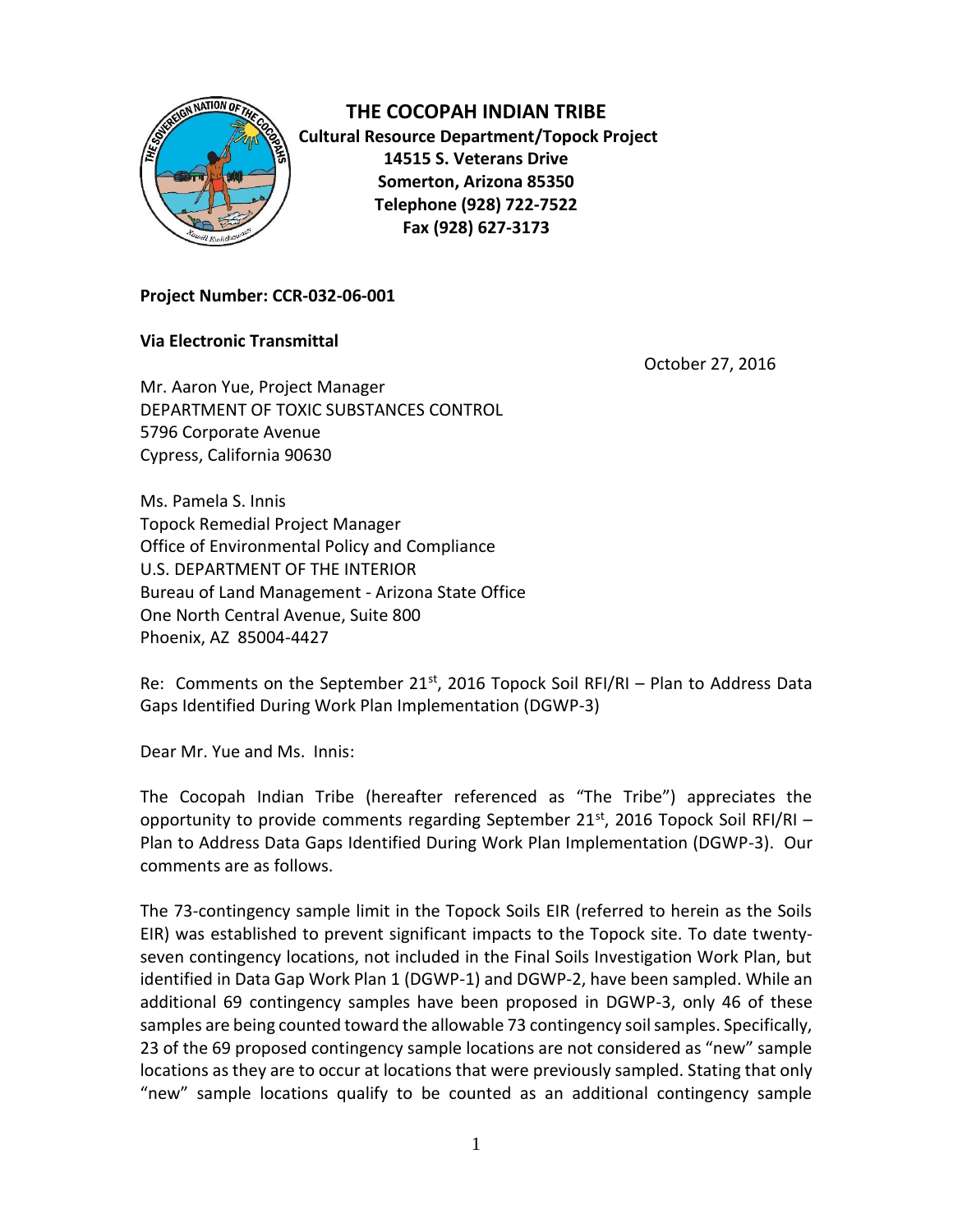location is based on the incorrect assumption that impact to the site only occurs when a new area is sampled, and doesn't consider that returning to an existing location causes additional impacts. The Tribe disagree with this interpretation. The approach that DGWP-3 takes in defining what constitutes a "new contingency" sample location is not addressed in the Soils EIR, but rather is based on DTSC's interpretation of the Soils EIR. Furthermore, this interpretation has never been discussed clearly. The Tribe requests that DTSC provide a written summary of the Soils EIR review, which was referenced during the October 5<sup>th</sup> *Topock Soil Investigation: Overview of DGWP-3* teleconference meeting, and led to the agency interpretation for what constitutes a "new" contingency sample. In addition, as part of its Soil EIR review, the Tribe requests for DTSC to make a systematic assessment of those soil sampling locations which were re-visited during the various data-gaps sampling. The Tribe is particularly interested in sample locations where the initial samples were shallow, and collected using trowel or a hand auger, and the subsequent additional sample(s) were collected using a drill rig or vehicle-mounted equipment. In such cases, it is the Tribe's opinion that there is a significant increase in the impact and foot-print between the first and the second sampling event at that location. These types of incremental, compounding and cumulative impacts should be accounted for specifically in the Soil EIR analysis and review.

Extensive efforts have been made by the Tribes in determining the need for and location of soil samples included within the soil investigation. While there may not have been an agreement on the need for soil sampling in some locations, the rational determining the need for a sample location was typically apparent. In the case of DGWP-3, however, the vague and even absent rationales supporting the proposed contingency location hinders a thorough review of the need for and efficacy of the proposed sample locations. For example, there are numerous cases in DGWP-3 where contingency sampling is proposed to further define the nature and extent of metals, PAHs, PCBs, or dioxin/furans. However, DGWP-3 does not allow a reviewer to understand what specific metals, PAHs, PCBs, or dioxin/furans require additional characterization. In addition, no detail is provided, that would allow a reviewer to understand how soil screening thresholds are used to determine the need for additional soil characterization. For example, if a chemical exists below all identified screening values is there a need for additional soil characterization? In order for the Tribe to understand the decisions and recommendations contained in the DGWP-3 report, it is requested that for each proposed sample location the specific chemical(s) requiring additional characterization along with the soil screening criteria be provided.

Further hindering the Tribe's ability to thoroughly review the proposed contingency samples and locations is PG&E's refusal to distribute soil sample coordinates to the Tribes. These geospatial data have been requested several times, however, the Tribe has been told that "it was preferred to defer distribution of this level of information (field measurements) until the RFI/RI report development stage." Clearly the Tribe is unable to spatially review soil data without sample coordinates and therefore unable to review the nature and extent of known soil contamination in the context of requests for additional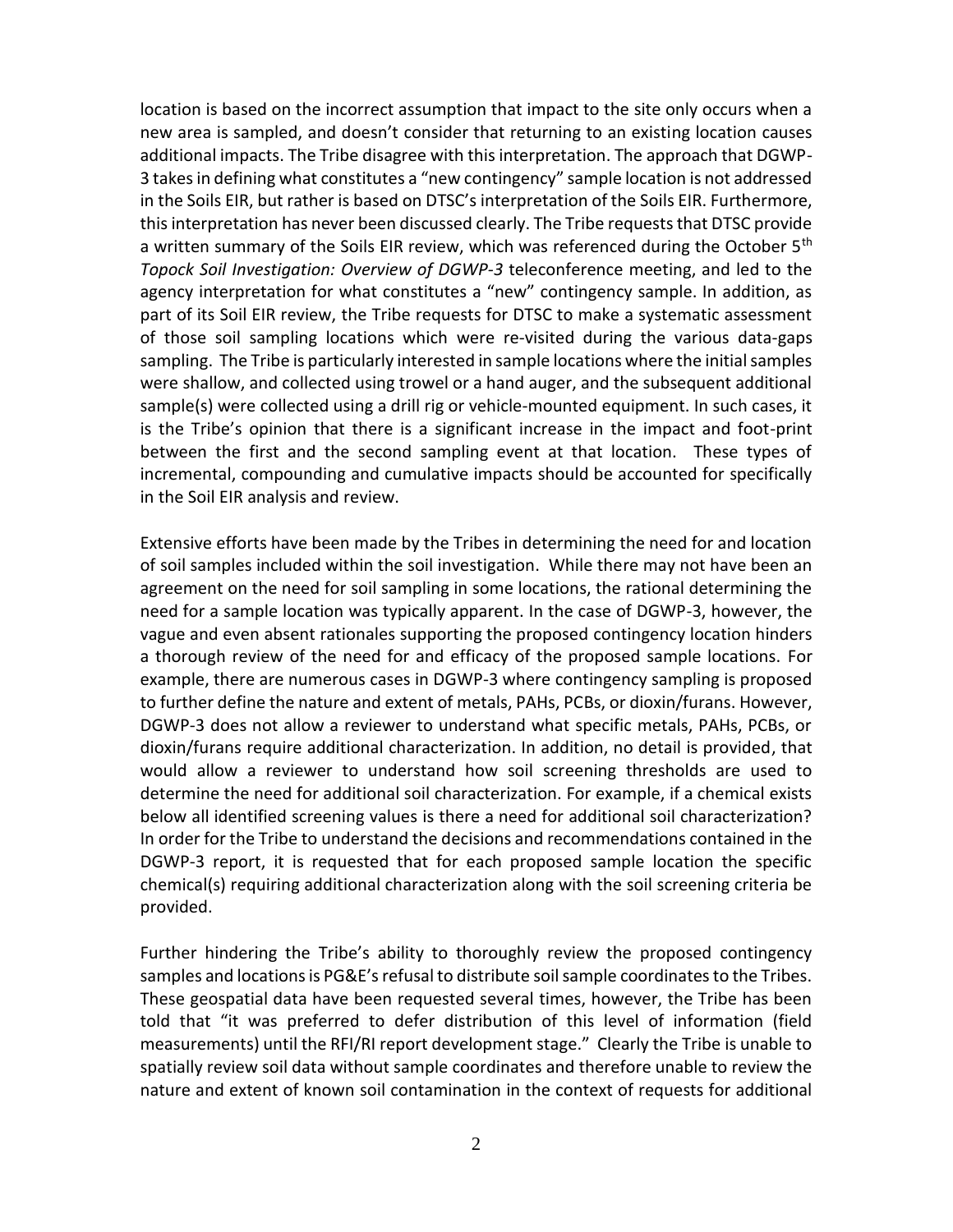sampling and sample locations. Furthermore, the maps provided within DGWP-3 do not comprehensively report all soil sample locations taken to date. For example, XRF sample locations collected during the recent data gap soil investigation work have been omitted from the maps. Without maps displaying the locations of all soil sampling to date and lacking the sample coordinates the Tribe is at a disadvantage in thoroughly reviewing the DGWP-3. In the absence of this data the DGWP-3 appears to have been prepared with the idea that each reviewer or interested reader would find and take the time to iteratively step back and forth between the work plan, maps, and the excel workbook with 50k or more lines of data spread across many columns in certain sheets, in order to understand the preparers' thinking and rationale for adding additional sampling / testing at existing locations and sampling / testing at new locations. The cost to PG&E for it to pay numerous individuals on the e-distribution list to go through such an analysis is considerable, not to mention the time of the individuals who are trying to understand the rationale. Therefore, the Tribe reiterates its desire to have access to the soil sample coordinates which will allow for a comprehensive spatial understanding of the nature and extent of contaminants at the site.

Overall review of the DGWP3 document would be easier to use and interpret if AOCs and SWMUs were clearly and boldly identified with highlighted labels. In addition, all figures, distinctively highlight labels for existing locations recommended for additional sampling / testing and do likewise for new locations recommended for sampling and testing. (This is done on some figures, but not on all.) Furthermore, the topographic information and aerial imagery in many of the illustrations in DGWP3 is degraded, making it difficult or impossible to understand and interpret location and identification tags in the context of topography and image features. Imagery and topography should not be degraded so.

PG&E and DTSC now distribute Topock reports and documents mainly by digital / electronic means. On this and on each and all future digital reports, we suggest that you include an index page (or pages) that provide (provide) specific direction at to the sizes at which large format illustrations should be printed so that they will have legibility and readability intended by their preparer(s).

If you have any questions feel free to contact us at: Cell: 928-287-5042 or Office: 928- 722-7522, or by email at [CocopahTPM@gmail.com](mailto:CocopahTPM@gmail.com) or mccormickj@cocopah.com

Sincerely,

M<sup>er</sup>formick

H. Jill McCormick, M.A. Cultural Resources Manager Cocopah Indian Tribe